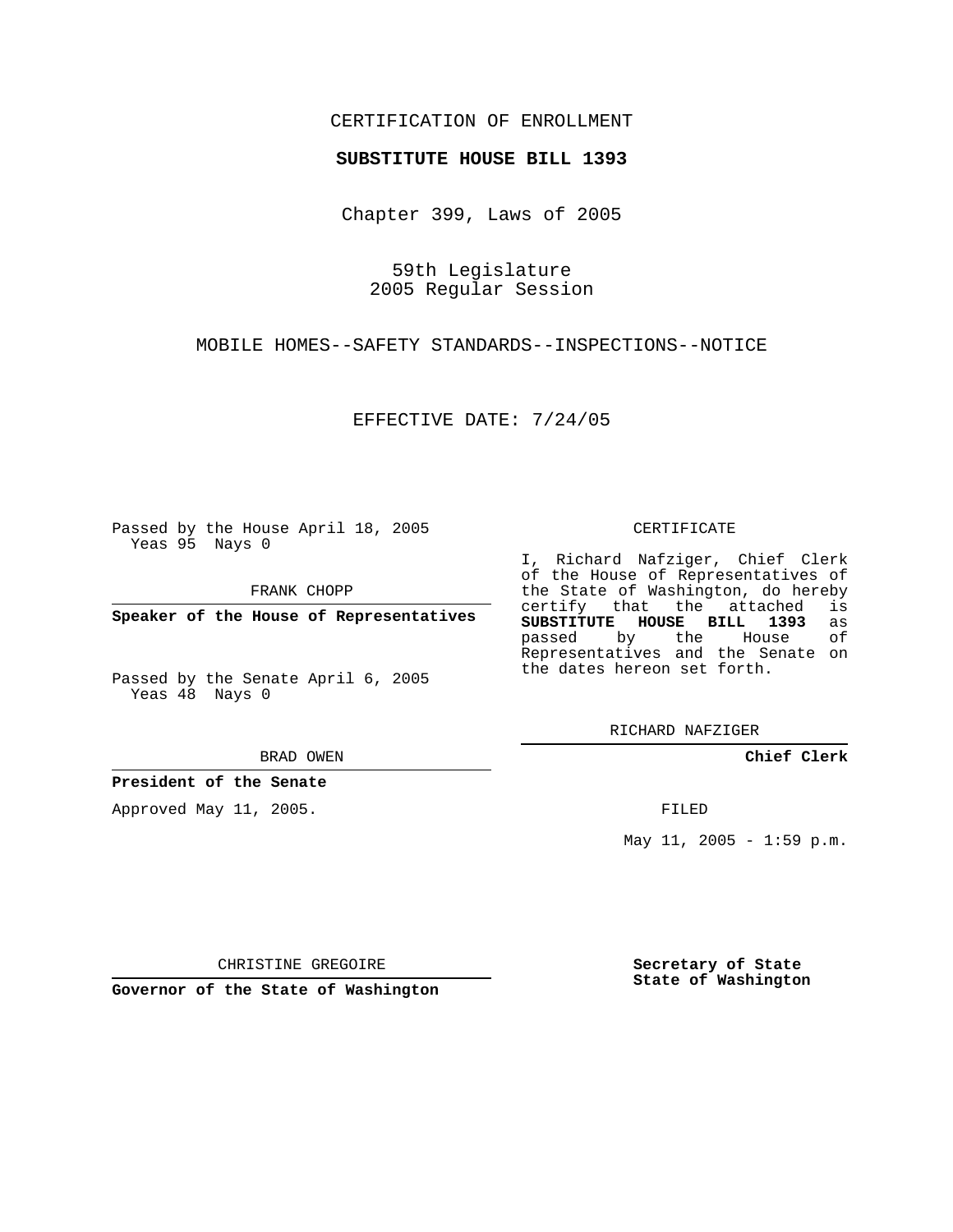# **SUBSTITUTE HOUSE BILL 1393** \_\_\_\_\_\_\_\_\_\_\_\_\_\_\_\_\_\_\_\_\_\_\_\_\_\_\_\_\_\_\_\_\_\_\_\_\_\_\_\_\_\_\_\_\_

\_\_\_\_\_\_\_\_\_\_\_\_\_\_\_\_\_\_\_\_\_\_\_\_\_\_\_\_\_\_\_\_\_\_\_\_\_\_\_\_\_\_\_\_\_

### AS AMENDED BY THE SENATE

Passed Legislature - 2005 Regular Session

### **State of Washington 59th Legislature 2005 Regular Session**

**By** House Committee on Housing (originally sponsored by Representatives Buri, Grant, Cox, B. Sullivan, Condotta, Dunshee and Chase)

READ FIRST TIME 03/04/05.

 1 AN ACT Relating to movement of mobile homes; and amending RCW 2 46.44.170, 43.22.340, 43.22.432, 46.12.290, and 59.21.021.

3 BE IT ENACTED BY THE LEGISLATURE OF THE STATE OF WASHINGTON:

 4 **Sec. 1.** RCW 46.44.170 and 2004 c 79 s 4 are each amended to read 5 as follows:

 6 (1) Any person moving a mobile home as defined in RCW 46.04.302 or 7 a park model trailer as defined in RCW 46.04.622 upon public highways 8 of the state must obtain:

9 (a) A special permit from the department of transportation and 10 local authorities pursuant to RCW 46.44.090 and 46.44.093 and shall pay 11 the proper fee as prescribed by RCW 46.44.0941 and 46.44.096; and

12 (b) For mobile homes constructed before June 15, 1976, and already 13 situated in the state: (i) A certification from the department of labor and industries that the mobile home was inspected for fire safety; or (ii) an affidavit in the form prescribed by the department 16 of community, trade, and economic development signed by the owner at the county treasurer's office at the time of the application for the movement permit stating that the mobile home is being moved by the owner for his or her continued occupation or use; or (iii) a copy of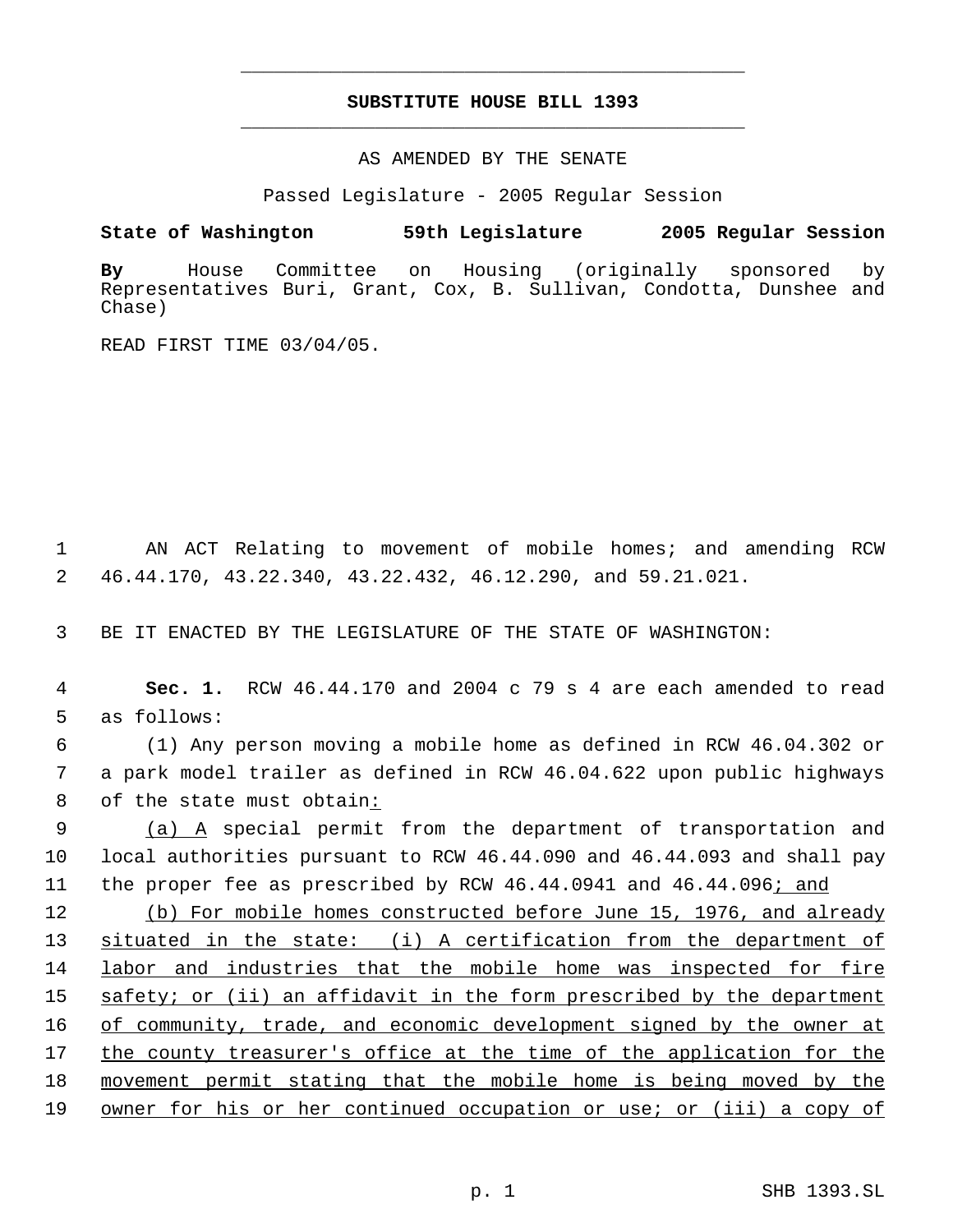1 the certificate of ownership or title together with an affidavit signed 2 under penalty of perjury by the certified owner stating that the mobile home is being transferred to a wrecking yard or similar facility for 4 disposal. In addition, the destroyed mobile home must be removed from 5 the assessment rolls of the county and any outstanding taxes on the destroyed mobile home must be removed by the county treasurer.

 (2) A special permit issued as provided in subsection (1) of this section for the movement of any mobile home or a park model trailer that is assessed for purposes of property taxes shall not be valid until the county treasurer of the county in which the mobile home or park model trailer is located shall endorse or attach his or her certificate that all property taxes which are a lien or which are delinquent, or both, upon the mobile home or park model trailer being moved have been satisfied. Further, any mobile home or park model trailer required to have a special movement permit under this section shall display an easily recognizable decal. However, endorsement or certification by the county treasurer and the display of the decal is not required:

 (a) When a mobile home or park model trailer is to enter the state or is being moved from a manufacturer or distributor to a retail sales outlet or directly to the purchaser's designated location or between 22 retail and sales outlets;

 (b) When a signed affidavit of destruction is filed with the county assessor and the mobile home or park model trailer is being moved to a disposal site by a landlord as defined in RCW 59.20.030 after (i) the mobile home or park model trailer has been abandoned as defined in RCW 59.20.030; or (ii) a final judgment for restitution of the premises under RCW 59.18.410 has been executed in favor of the landlord with regard to the mobile home or park model trailer. The mobile home or park model trailer will be removed from the tax rolls and, upon notification by the assessor, any outstanding taxes on the destroyed mobile home or park model trailer will be removed by the county treasurer; or

 (c) When a signed affidavit of destruction is filed with the county assessor by any mobile home or park model trailer owner or any property owner with an abandoned mobile home or park model trailer, the same shall be removed from the tax rolls and upon notification by the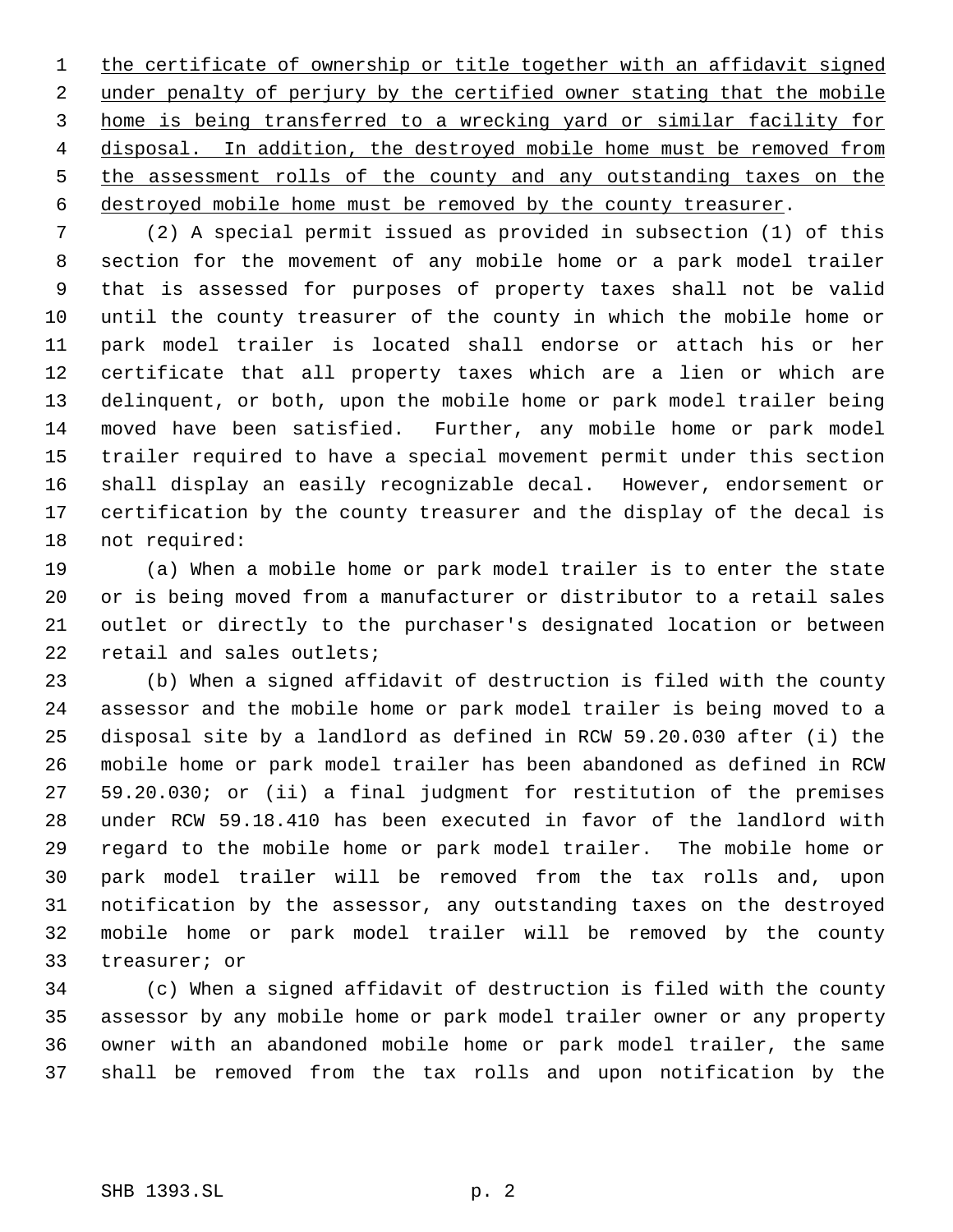assessor, any outstanding taxes on the destroyed mobile home or park model trailer shall be removed by the county treasurer.

 (3) If the landlord of a mobile home park takes ownership of a mobile home or park model trailer with the intent to resell or rent the same under RCW 59.20.030 after (a) the mobile home or park model trailer has been abandoned as defined in RCW 59.20.030; or (b) a final judgment for restitution of the premises under RCW 59.18.410 has been executed in favor of the landlord with regard to the mobile home or park model trailer, the outstanding taxes become the responsibility of the landlord.

 (4) It is the responsibility of the owner of the mobile home or park model trailer subject to property taxes or the agent to obtain the endorsement and decal from the county treasurer before a mobile home or park model trailer is moved.

 (5) This section does not prohibit the issuance of vehicle license plates for a mobile home or park model trailer subject to property taxes, but plates shall not be issued unless the mobile home or park model trailer subject to property taxes for which plates are sought has been listed for property tax purposes in the county in which it is principally located and the appropriate fee for the license has been paid.

22 (6) The department of transportation, the department of labor and 23 industries, and local authorities are authorized to adopt reasonable rules for implementing the provisions of this section. The department of transportation shall adopt rules specifying the design, reflective characteristics, annual coloration, and for the uniform implementation 27 of the decal required by this section. By January 1, 2006, the department of labor and industries shall also adopt procedures for notifying destination local jurisdictions concerning the arrival of mobile homes that failed safety inspections.

 **Sec. 2.** RCW 43.22.340 and 2003 c 53 s 228 are each amended to read as follows:

 (1) The director shall adopt specific rules for conversion vending units and medical units. The rules for conversion vending units and medical units shall be established to protect the occupants from fire; to address other life safety issues; and to ensure that the design and construction are capable of supporting any concentrated load of five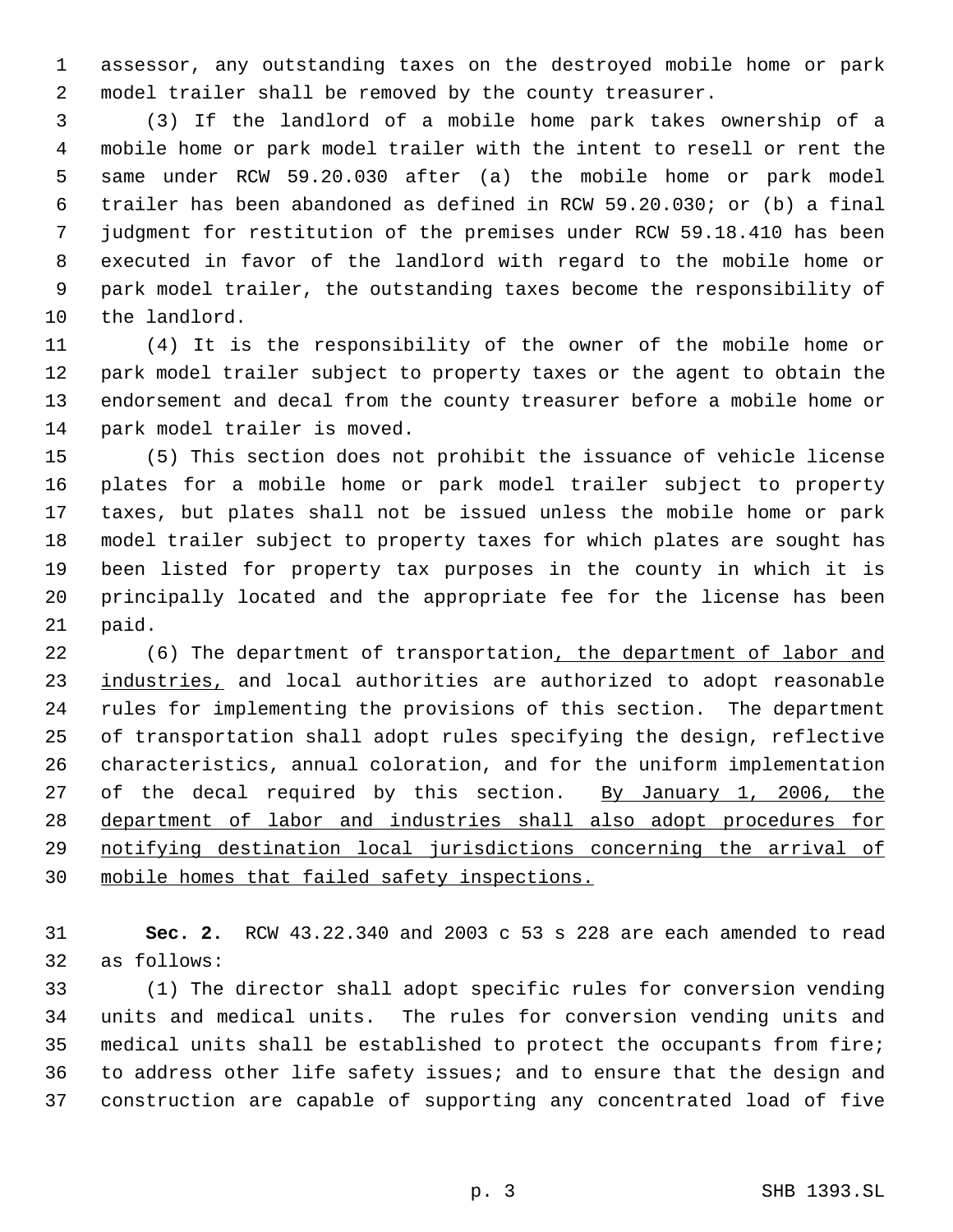1 hundred pounds or more. Also, the director shall adopt specific rules 2 concerning safety standards as necessary to implement subsection (3) of this section by January 1, 2006.

 (2) The director of labor and industries shall adopt rules governing safety of body and frame design, and the installation of plumbing, heating, and electrical equipment in mobile homes, commercial coaches, recreational vehicles, and/or park trailers: PROVIDED, That the director shall not prescribe or enforce rules governing the body and frame design of recreational vehicles and park trailers until after the American National Standards Institute shall have published standards and specifications upon this subject. The rules shall be reasonably consistent with recognized and accepted principles of safety for body and frame design and plumbing, heating, and electrical installations, in order to protect the health and safety of the people of this state from dangers inherent in the use of substandard and unsafe body and frame design, construction, plumbing, heating, electrical, and other equipment and shall correlate with and, so far as practicable, conform to the then current standards and specifications of the American National Standards Institute standards A119.1 for mobile homes and commercial coaches, A119.2 for recreational vehicles, and A119.5 for park trailers.

 (3) Except as provided in RCW 43.22.436, it shall be unlawful for any person to lease, sell or offer for sale, within this state, any mobile homes, commercial coaches, conversion vending units, medical units, recreational vehicles, and/or park trailers manufactured after January 1, 1968, containing plumbing, heating, electrical, or other equipment, and after July 1, 1970, body and frame design or construction, unless such equipment, design, or construction meets the requirements of the rules provided for in this section.

 (4) Any person violating this section is guilty of a misdemeanor. Each day upon which a violation occurs shall constitute a separate violation.

 **Sec. 3.** RCW 43.22.432 and 2002 c 268 s 7 are each amended to read as follows:

 (1) The department may adopt all standards and regulations adopted by the secretary under the national manufactured home construction and safety standards act of 1974 (800 Stat. 700; 42 U.S.C. Secs. 5401-5426)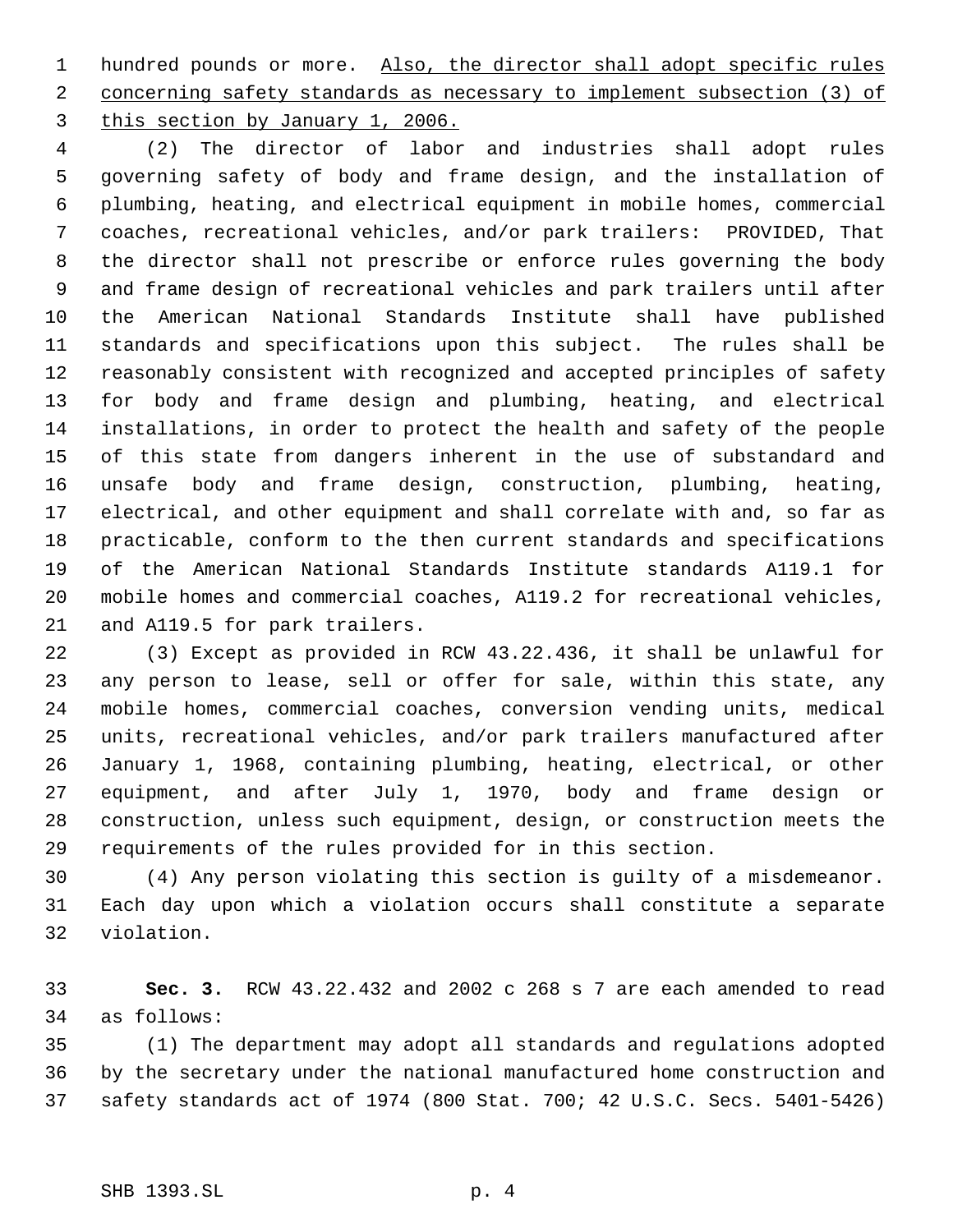for manufactured home construction and safety standards. If any deletions or amendments to the federal standards or regulations are thereafter made and notice thereof is given to the department, the standards or regulations shall be considered automatically adopted by the state under this chapter after the expiration of thirty days from publication in the federal register of a final order describing the deletions or amendments unless within that thirty day period the department objects to the deletion or amendment. In case of objection, the department shall proceed under the rule making procedure of chapter 34.05 RCW.

 (2) The department shall adopt rules with respect to manufactured homes that require the prior written approval of the department before changes or alterations may be made to a manufactured home that differ from the construction standards provided for in this section.

 (3) For purposes of implementing this section, by January 1, 2006, 16 the department shall adopt requirements for manufactured homes built 17 before June 15, 1976.

 (4) Except as provided in RCW 43.22.436, it is unlawful for any person to lease, sell, or offer for sale, within this state, a manufactured home unless the home meets the requirements of the rules provided for in this section.

 **Sec. 4.** RCW 46.12.290 and 1993 c 154 s 2 are each amended to read as follows:

 (1) The provisions of chapter 46.12 RCW insofar as they are not inconsistent with the provisions of chapter 231, Laws of 1971 ex. sess. or chapter 65.20 RCW apply to mobile or manufactured homes: PROVIDED, That RCW 46.12.080 and 46.12.250 through 46.12.270 shall not apply to mobile or manufactured homes.

 (2) In order to transfer ownership of a mobile home, all registered owners of record must sign the title certificate releasing their ownership. If the mobile home was manufactured before June 15, 1976, the registered owner must sign an affidavit in the form prescribed by 33 the department of licensing that notice was provided to the purchaser 34 of the mobile home that failure of the mobile home to meet federal housing and urban development standards or failure of the mobile home to meet a fire and safety inspection by the department of labor and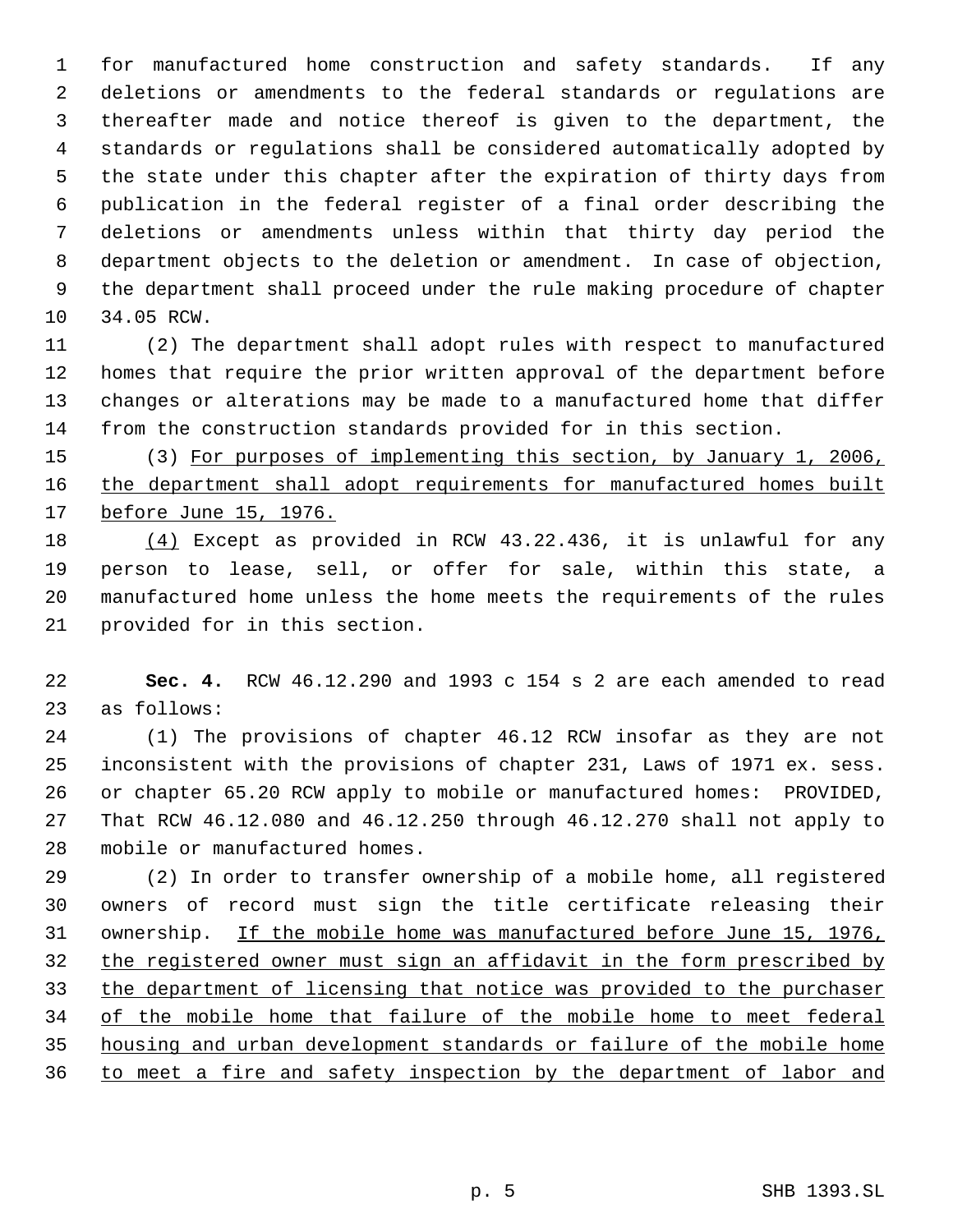industries may result in denial by a local jurisdiction of a permit to

site the mobile home.

 (3) The director of licensing shall have the power to adopt such rules as necessary to implement the provisions of this chapter relating to mobile homes.

 **Sec. 5.** RCW 59.21.021 and 2002 c 257 s 2 are each amended to read as follows:

 (1) If a mobile home park is closed or converted to another use after December 31, 1995, eligible tenants shall be entitled to assistance on a first-come, first-serve basis. The department shall give priority for distribution of relocation assistance to tenants residing in parks that are closed as a result of park-owner fraud or as a result of health and safety concerns as determined by the local board of health. Payments shall be made upon the department's verification of eligibility, subject to the availability of remaining funds. Eligibility for relocation assistance funds is limited to low-income households. As used in this section, "low-income household" means a single person, family, or unrelated persons living together whose adjusted income is less than eighty percent of the median family income, adjusted for household size, for the county where the mobile or manufactured home is located.

 (2) Assistance for closures occurring after December 31, 1995, is limited to persons who maintain ownership of and relocate their mobile home or who dispose of a home not relocatable to a new site.

 (3) Persons who removed and disposed of their mobile home or maintained ownership of and relocated their mobile homes are entitled 27 to reimbursement of actual relocation expenses up to ((seven)) twelve 28 thousand dollars for a double-wide home and up to  $((*three*))$  seven thousand five hundred dollars for a single-wide home.

 (4) Any individual or organization may apply to receive funds from the mobile home park relocation fund, for use in combination with funds from public or private sources, toward relocation of tenants eligible under this section. Funds received from the mobile home park relocation fund shall only be used for relocation assistance expenses or other mobile/manufactured home ownership expenses, that include down